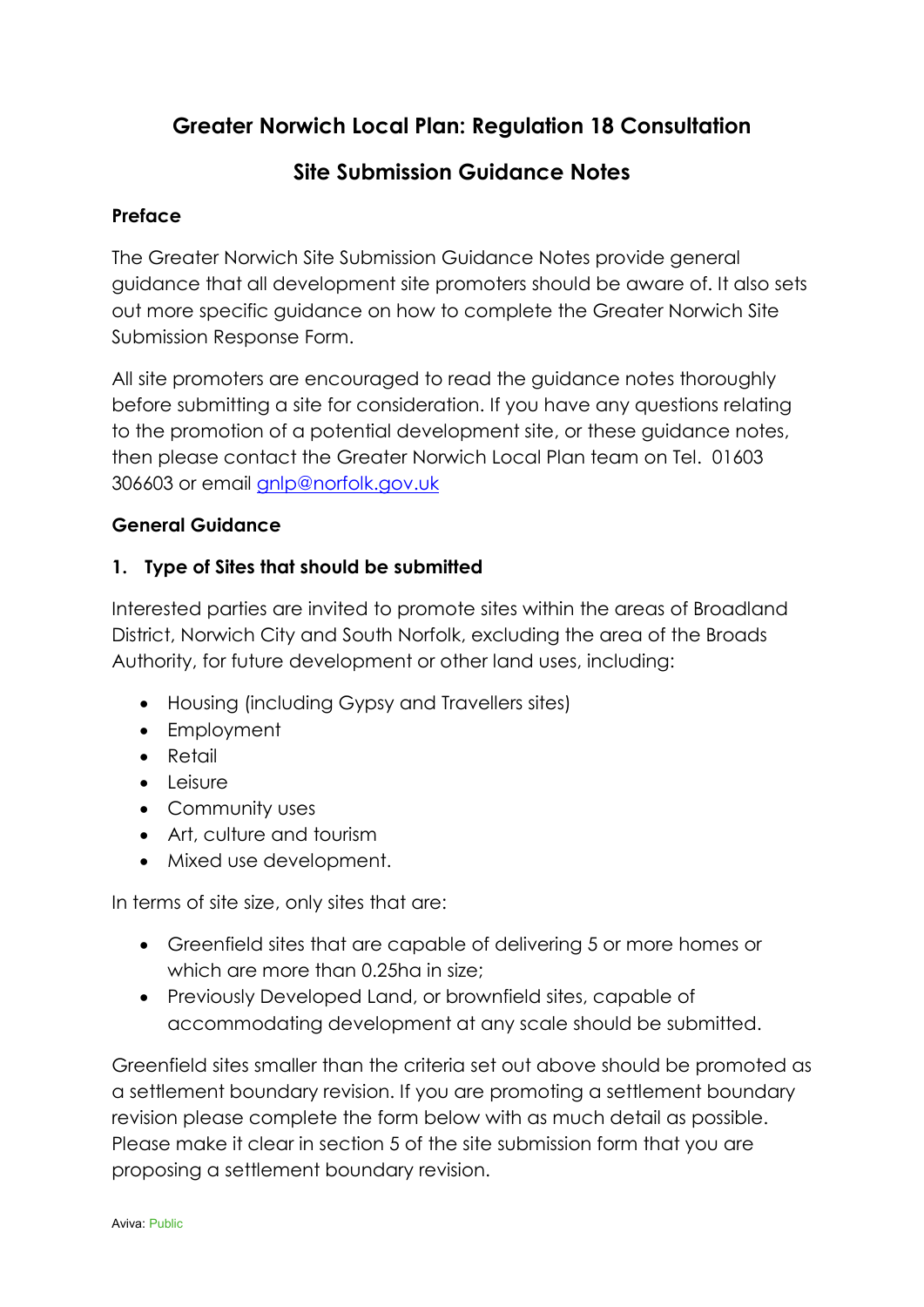Please note that the starting point for the review assumes that all sites identified for development in a current plan remain appropriate and will not need to be replaced in the new Local Plan. Sites identified for a specific land use in current plans do not need to be promoted again through this process, unless a change of use is sought.

In all instances sites should only be submitted where the promoter will be able to clearly demonstrate that the site can be delivered for its proposed use before 2036. **Please be aware that there is no guarantee that a submitted site will be allocated for the suggested use.**

## **Site Submission Form**

All respondents promoting a new site for development not previously submitted should complete the 'Greater Norwich Site Submission Form' below. The form should be completed as thoroughly and precisely as possible to enable an accurate assessment of the site to be made. A map that clearly identifies the boundaries of the proposed site should also be provided on an OS base and at a scale of no less than 1:2,500.

Please note that if you are promoting more than one site then a separate form should be completed for each site. If you jointly submitting a site, please endeavour to submit such a site only once, with all promoters' names included (to avoid any confusion about the same site being submitted twice by different people).

## **Submitting your form**

Forms can be submitted by email to [gnlp@norfolk.gov.uk](mailto:gnlp@norfolk.gov.uk)

Hard copy forms can also be sent to:

*Greater Norwich Local Plan Team PO Box 3466 Norwich NR7 7NX*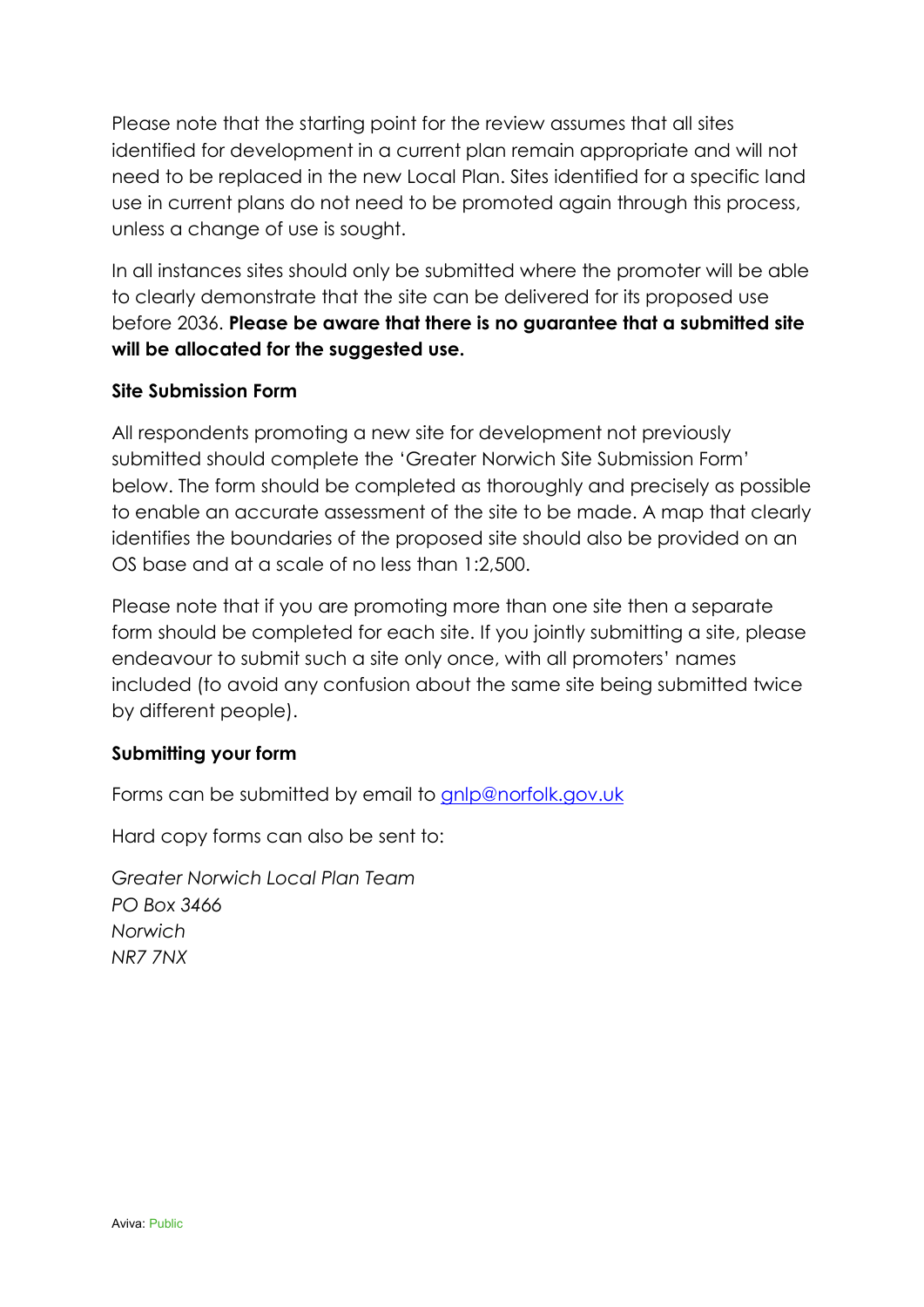Please note that anonymous submissions cannot be accepted as key details will need to be verified before a site can be allocated.

## **How will we use information submitted on the Site Submission Form?**

The information provided on the site submission form will be used as the basis for an assessment of whether the site should be allocated for the proposed use. All allocated sites will need to be in a suitable location, available for the proposed land uses or developments and be supported by clear evidence that the land uses or developments proposed can be delivered in an appropriate timescale. Unless there are very strong reasons to do so, a site would not be allocated on which the land uses or developments proposed could not be completed entirely by 2036.

Once the Regulation 18 Consultation is closed the Greater Norwich councils will undertake an initial assessment of the sites. This assessment will take a number of months to complete. If further information is required during this assessment the relevant Greater Norwich council will contact you directly. A prompt response to any such request will be necessary to ensure your site can be properly considered. A site may not be able to be taken forward as an allocation if significant gaps in information exist.

Please note that the contents of the Sites Submission Form will be made available for public scrutiny. By submitting a response form to the councils you are acknowledging that details contained in the form will be published in the public domain.

Respondents should avoid including any individual personal data, such as private addresses, contact details and signatures, except where necessary to complete the site submission form.

## **Commercially Sensitive or Other Confidential Information**

The presumption will be that all information submitted on the form can be published for the purposes of transparency and public scrutiny.

If you intend to supply any information you consider to be commercially sensitive, or that is otherwise confidential, to help demonstrate that your site is available, suitable or that it can be developed as proposed then you are encouraged to contact us in advance to determine whether, and if so, how such information could be kept confidential.

For the avoidance of doubt or confusion, any commercially sensitive, or otherwise confidential, information included in a site submission form should be clearly marked as such.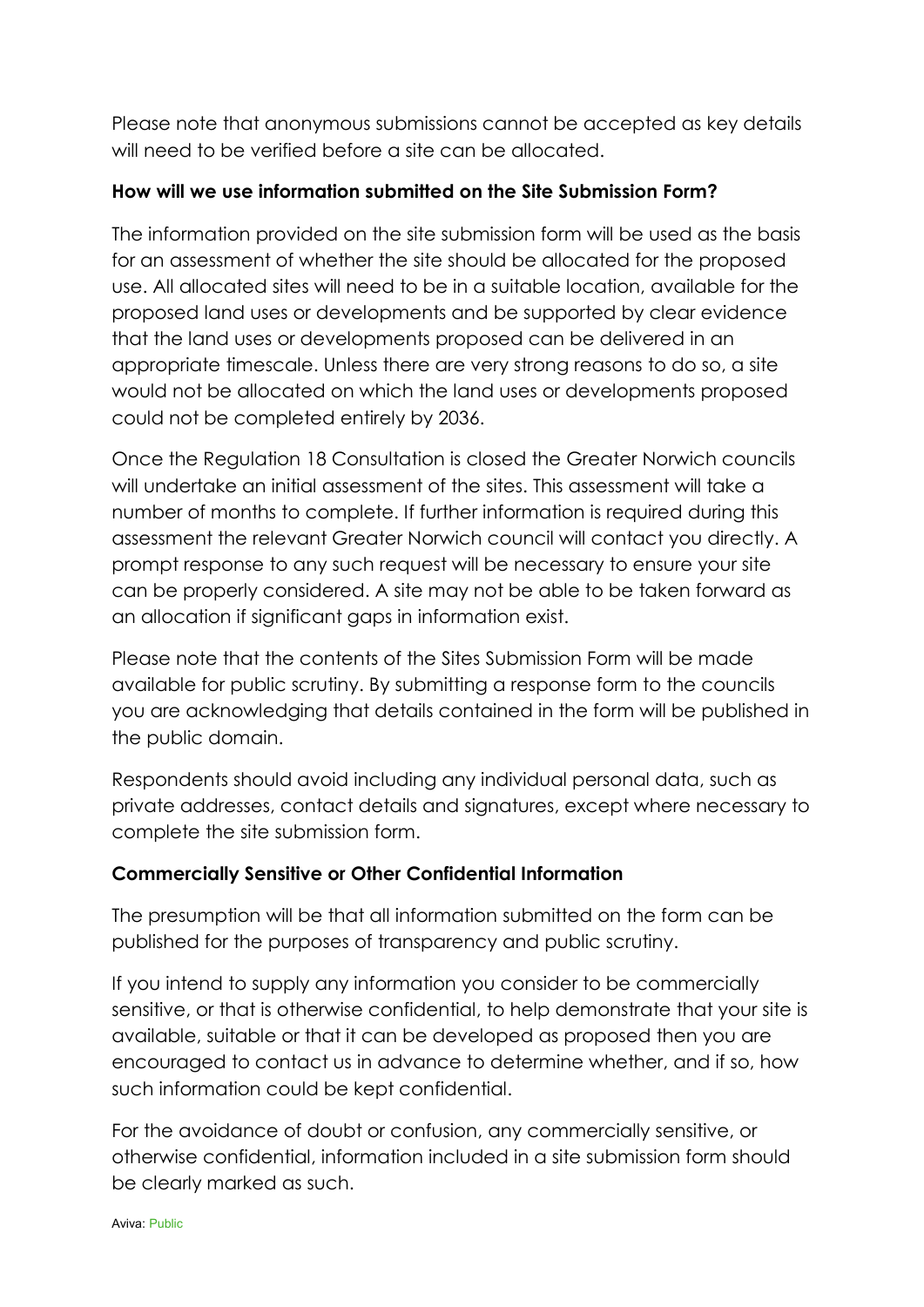# **Specific Guidance**

|                     | <b>Contact Details</b>                                                           |  |  |
|---------------------|----------------------------------------------------------------------------------|--|--|
| $1a$ .              | Fill out your name (first name and surname) and all contact details. If you      |  |  |
|                     | are an agent please fill out your clients details.                               |  |  |
|                     |                                                                                  |  |  |
|                     |                                                                                  |  |  |
| Ib.                 | Please select from the options provided to indicate your relationship to the     |  |  |
|                     | site promoted.                                                                   |  |  |
|                     |                                                                                  |  |  |
| 1c.                 | If you are an agent please fill out your clients details in this section. If you |  |  |
|                     | are representing more than one client in relation to the same site then          |  |  |
|                     | please provide details for each of your clients.                                 |  |  |
|                     |                                                                                  |  |  |
| <b>Site Details</b> |                                                                                  |  |  |
|                     |                                                                                  |  |  |
|                     |                                                                                  |  |  |
|                     | <b>Submitting a Location Plan</b>                                                |  |  |
| 2.                  | All Site Submission response forms must be accompanied by an                     |  |  |
|                     | acceptable Location Plan. To be acceptable, a location plan must be on           |  |  |
|                     |                                                                                  |  |  |
|                     | a scaled base map, typically at a scale of 1:1,250 or 1:2,500. Each plan         |  |  |
|                     | should show the direction of north.                                              |  |  |
|                     |                                                                                  |  |  |
|                     | The promoted site must be edged clearly with a red line on the location          |  |  |
|                     | plan. The identified site should, wherever possible, include all land            |  |  |
|                     | necessary to carry out the proposed development, including but not               |  |  |
|                     | limited to: access to the public highway including visibility splays,            |  |  |
|                     | landscaping, car parking and areas of open space around buildings. If            |  |  |
|                     | further land outside your clients control is necessary to carry out the          |  |  |
|                     |                                                                                  |  |  |
|                     | proposed development then please show these as hatched areas on the              |  |  |
|                     | submitted location plan.                                                         |  |  |
|                     |                                                                                  |  |  |
|                     | Proposed or potential points of access to the sites should be clearly            |  |  |
|                     | marked.                                                                          |  |  |
|                     |                                                                                  |  |  |
|                     | A blue line must be drawn on the plan around any other land you own              |  |  |
|                     | which is either close to, or adjoins, but does not form part of, the proposed    |  |  |
|                     | site.                                                                            |  |  |
|                     | Please provide a full postal address for the site wherever possible. If the site |  |  |
|                     | does not have a postal address then please provide a grid reference and          |  |  |
|                     | describe its location as clearly as possible.                                    |  |  |
|                     |                                                                                  |  |  |
|                     | <b>Site Ownership</b>                                                            |  |  |
|                     |                                                                                  |  |  |
| 3a.                 | Please indicate the ownership status of the site choosing from the list of       |  |  |
|                     | three options.                                                                   |  |  |
|                     |                                                                                  |  |  |
| $3b$ .              | Please provide details of all landowners who hold an interest in the             |  |  |
|                     |                                                                                  |  |  |
|                     | proposed site. If those details are the same as those provided in section        |  |  |
|                     | 1a. or 1c. then you do not need to provide those details again. Please           |  |  |
|                     | ensure that relevant title plans and deeds are provided wherever possible        |  |  |
|                     | to enable the Councils to verify the ownership status of the site.               |  |  |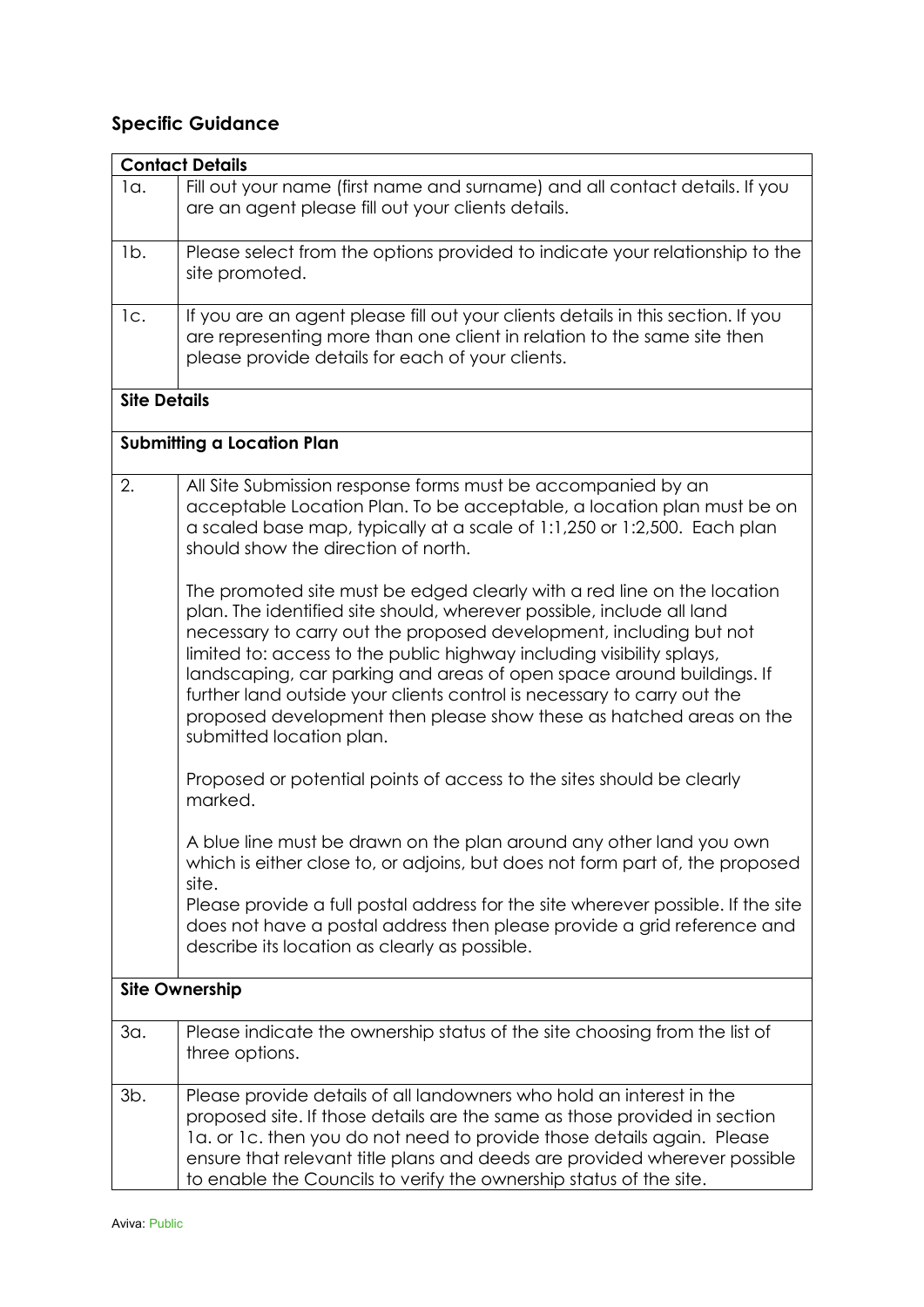| 3c. | If the site is in multiple ownership then please indicate whether all<br>landowners support your proposals for development on the site.                                                                                                                                                                                                                                                                                                                                                    |
|-----|--------------------------------------------------------------------------------------------------------------------------------------------------------------------------------------------------------------------------------------------------------------------------------------------------------------------------------------------------------------------------------------------------------------------------------------------------------------------------------------------|
| 3d. | If not all landowners support your proposals for development please<br>identify and explain the nature of the dispute and its potential impact on<br>the development of the site for the uses proposed.                                                                                                                                                                                                                                                                                    |
|     | <b>Current and Historic Land Uses</b>                                                                                                                                                                                                                                                                                                                                                                                                                                                      |
| 4a. | Please describe the current use of the site e.g. employment, agricultural<br>etc. If the site currently has more than one use, then please describe all<br>the uses on the site.                                                                                                                                                                                                                                                                                                           |
| 4b. | Has the site been previously developed, or would it fall under the National<br>Planning Policy Framework's (NPPF) definition of Previously Developed<br>Land? The NPPF definition can be found in annex 2 of the framework<br>which is available here:<br>https://www.gov.uk/government/uploads/system/uploads/attachment_d<br>ata/file/6077/2116950.pdf                                                                                                                                   |
| 4c. | Please describe all previous uses of the site, the dates during which these<br>uses were ongoing and provide any relevant planning history, including<br>planning application numbers, if known.                                                                                                                                                                                                                                                                                           |
|     | <b>Proposed Future Use</b>                                                                                                                                                                                                                                                                                                                                                                                                                                                                 |
| 5a. | Please provide a short description of the proposed development,<br>including if it is for a settlement boundary revision. Examples: "Residential<br>Development comprising approximately 100 homes, public open space,<br>landscaping and associated infrastructure" or "Settlement boundary<br>extension of 0.3 hectares to the west of x to provide 4 homes". If you are<br>proposing a site exclusively for designation as Local Green Space then<br>please go straight to question 6a. |
| 5b. | Please tick the use or uses that you are proposing.                                                                                                                                                                                                                                                                                                                                                                                                                                        |
| 5с. | Use this section to provide any further details about the proposed<br>development that you are able. This should include the approximate<br>number of homes, amount of commercial floorspace (if not already clear<br>from your answer to question 5a) and could also include potential details<br>regarding access to the highway, drainage infrastructure or landscaping<br>etc, if known.                                                                                               |
| 5d. | If you think that your proposal would result in any particular benefits to the<br>local community then please describe these benefits in this section.                                                                                                                                                                                                                                                                                                                                     |
|     | <b>Local Green Space</b>                                                                                                                                                                                                                                                                                                                                                                                                                                                                   |
|     | A Local Green Space designation is a way to provide special protection against<br>development for green areas of particular importance to local communities. This<br>type of designation can, however, only be used:                                                                                                                                                                                                                                                                       |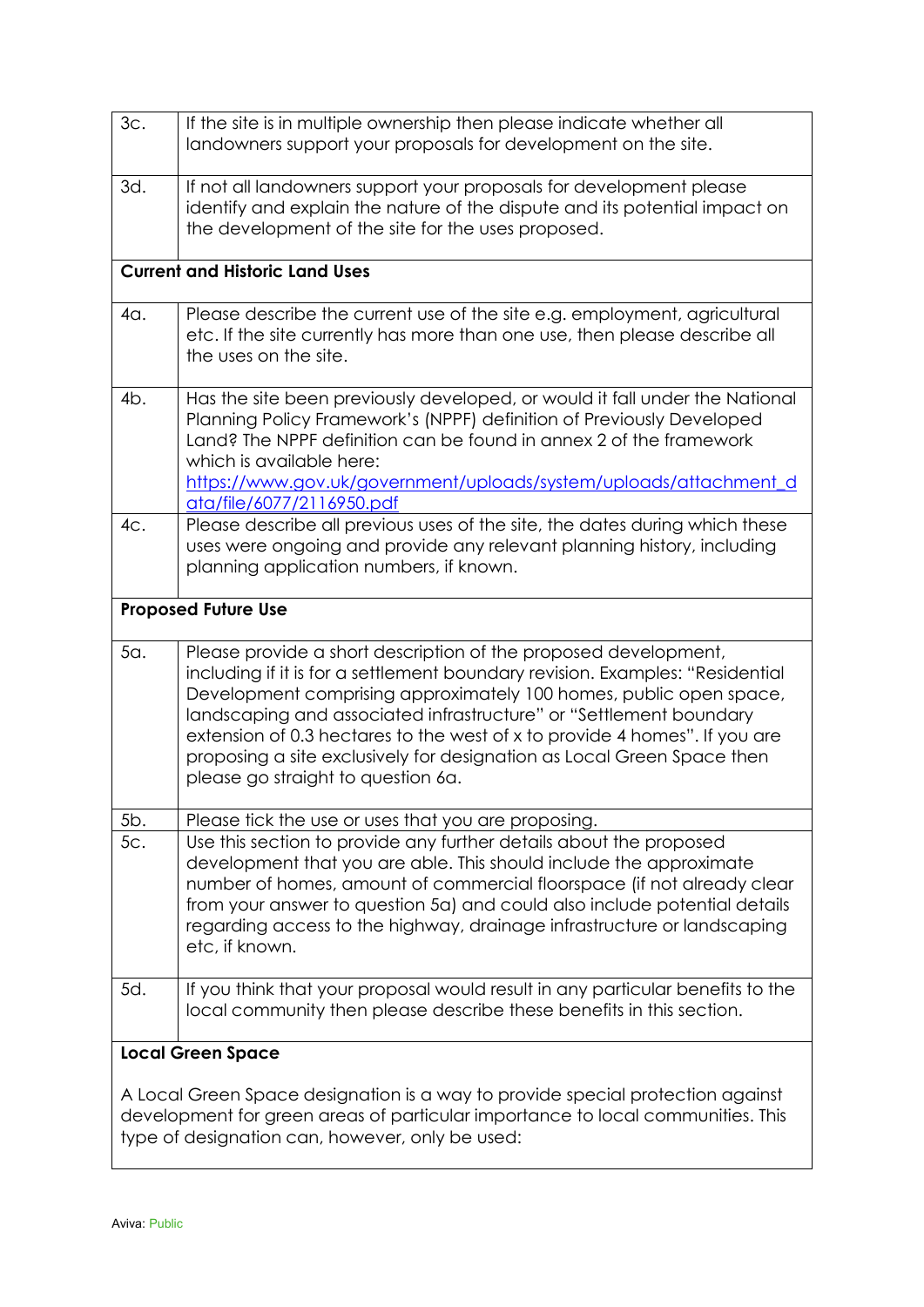| $\bullet$ | Where the green space is in reasonably close proximity to the community it                                                                                   |
|-----------|--------------------------------------------------------------------------------------------------------------------------------------------------------------|
|           | serves;                                                                                                                                                      |
| $\bullet$ | Where the green area is demonstrably special to a local community and<br>holds a particular local significance, e.g. because of its beauty, historic         |
|           | significance, recreational value, tranquillity or richness in wildlife; and,                                                                                 |
| $\bullet$ | Where the green area concerned is local in character and not an                                                                                              |
|           | extensive tract of land.                                                                                                                                     |
|           |                                                                                                                                                              |
|           | Further information on Local Green Space Designations can be found here:<br>http://planningquidance.communities.gov.uk/blog/guidance/open-space-sports-      |
|           | and-recreation-facilities-public-rights-of-way-and-local-green-space/local-green-                                                                            |
|           | space-designation/                                                                                                                                           |
|           |                                                                                                                                                              |
| 6а.       | Please explain how the local communities could use or benefit from the                                                                                       |
|           | site's designation and what those benefits would be, e.g. would it be used<br>for recreation, or is it of benefit for nature conservation, or for reasons of |
|           | landscape amenity.                                                                                                                                           |
|           |                                                                                                                                                              |
| 6b.       | Please describe why you consider the site to be of particular local                                                                                          |
|           | significance e.g. it has a long established recreational use which is heavily<br>used by the community, there is particular richness and abundance of        |
|           | wildlife, the view to or across the site are of particular heritage                                                                                          |
|           | importance. Please provide any evidence you have that supports your                                                                                          |
|           | views.                                                                                                                                                       |
|           | <b>Site Features and Constraints</b>                                                                                                                         |
|           |                                                                                                                                                              |
|           | To ensure that your site can be accurately assessed, please answer this section of                                                                           |
|           | the form as fully and precisely as possible.                                                                                                                 |
| 7a.       | Please explain (if known) how the site could be accessed, whether                                                                                            |
|           | suitable visibility splays can be achieved and whether there are any public                                                                                  |
|           | rights of way that affect the site and how the development would address                                                                                     |
|           | these.                                                                                                                                                       |
| 7b.       | Please describe any potential physical constraints to development                                                                                            |
|           | including the surface features of the site, including whether there is any                                                                                   |
|           | significant change in levels across the site. Explain how these constraints                                                                                  |
|           | could affect the development proposed.                                                                                                                       |
| 7с.       | Please confirm whether the site's ground conditions are stable or unstable.                                                                                  |
|           | For example, has there been any history of subsidence? What is the cause                                                                                     |
|           | of any instability and would it affect the proposed development? If the                                                                                      |
|           | development is affected then how will this be overcome? Is the site<br>contaminated or potentially contaminated? Has any survey work been                    |
|           | undertaken in this regard?                                                                                                                                   |
|           |                                                                                                                                                              |
| 7d.       | Please confirm whether the site is liable to flooding from any source                                                                                        |
|           | including if it lies within an identified flood zone and if there have been                                                                                  |
|           | any historic flooding incidents on the site. If you have undertaken any<br>flood risk assessment work then please attach this to the response form.          |
|           |                                                                                                                                                              |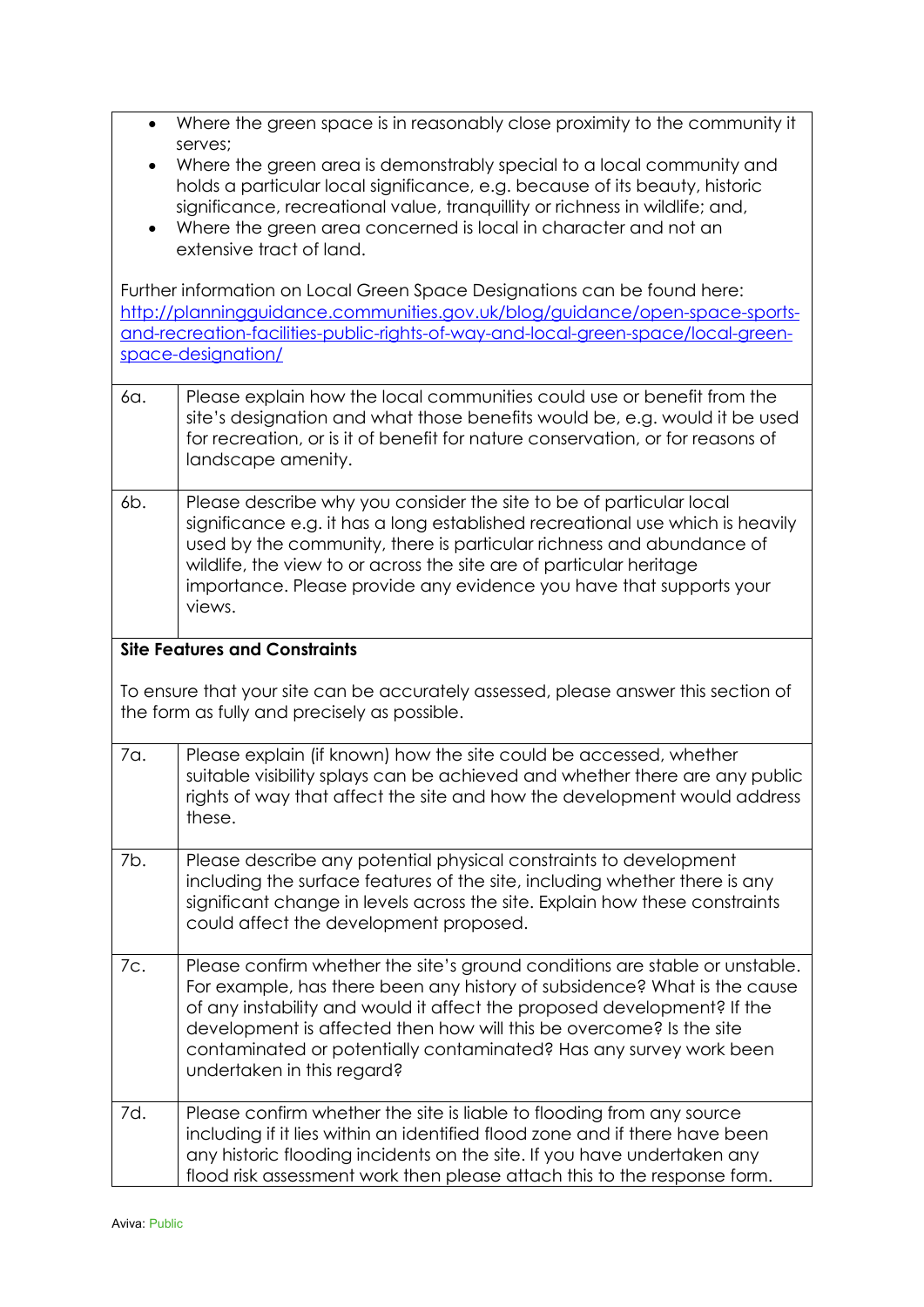| 7e.                 | Please confirm whether any ransom strips, covenants or any other third<br>party rights would affect the proposed development. If there are any<br>legal issues that will affect the development of the site then please explain<br>its implications and how any issue can be overcome.                                                        |
|---------------------|-----------------------------------------------------------------------------------------------------------------------------------------------------------------------------------------------------------------------------------------------------------------------------------------------------------------------------------------------|
| 7f.                 | Please describe any natural or semi-natural features within or immediately<br>adjacent to the site including woodlands, hedgerows, mature trees and<br>watercourses. Are there any environmental designations within or<br>adjacent to the site? What would the impact of the proposed<br>development be on biodiversity and/or geodiversity? |
| 7g.                 | (If known) please describe any heritage assets on or adjacent to the site<br>including listed buildings, scheduled monuments, conservation areas or<br>historic parklands? Explain the impact of the proposed development or<br>land use on any such assets (if known).                                                                       |
| 7h.                 | Describe the neighbouring land uses. Explain whether any neighbouring<br>uses have any implications for the development of the site, or if the<br>development of the site would have any implications for neighbouring<br>uses e.g. noise levels impacting levels of amenity.                                                                 |
| 7i.                 | Please confirm if there are there any existing buildings or uses on the site<br>that would need to be relocated or cease to allow the development to<br>proceed? Do any buildings need to be demolished? Are you proposing to<br>refurbish or convert any buildings as part of the proposed development?                                      |
| 7j.                 | Please explain any other site constraints not covered above and their<br>implications for the development of the site.                                                                                                                                                                                                                        |
| <b>Utilities</b>    |                                                                                                                                                                                                                                                                                                                                               |
| 8a.                 | Please indicate which utilities are available, or could be made available<br>to enable the development of the site.                                                                                                                                                                                                                           |
| 8b.                 | If you indicate that services could be made available then please provide<br>any evidence to support your case.                                                                                                                                                                                                                               |
| <b>Availability</b> |                                                                                                                                                                                                                                                                                                                                               |
| 9α.                 | Please tick the relevant box indicating when the site could be made<br>available for development.                                                                                                                                                                                                                                             |
| 9b.                 | Please explain the timing and availability of your site.                                                                                                                                                                                                                                                                                      |
|                     | <b>Market Interest</b>                                                                                                                                                                                                                                                                                                                        |
| 10.                 | Please indicate what (if any) level of developer interest there has been in<br>the site to date.                                                                                                                                                                                                                                              |
| <b>Delivery</b>     |                                                                                                                                                                                                                                                                                                                                               |
| 11a.                | Please tick the relevant box indicating when the proposed development<br>could be begun.                                                                                                                                                                                                                                                      |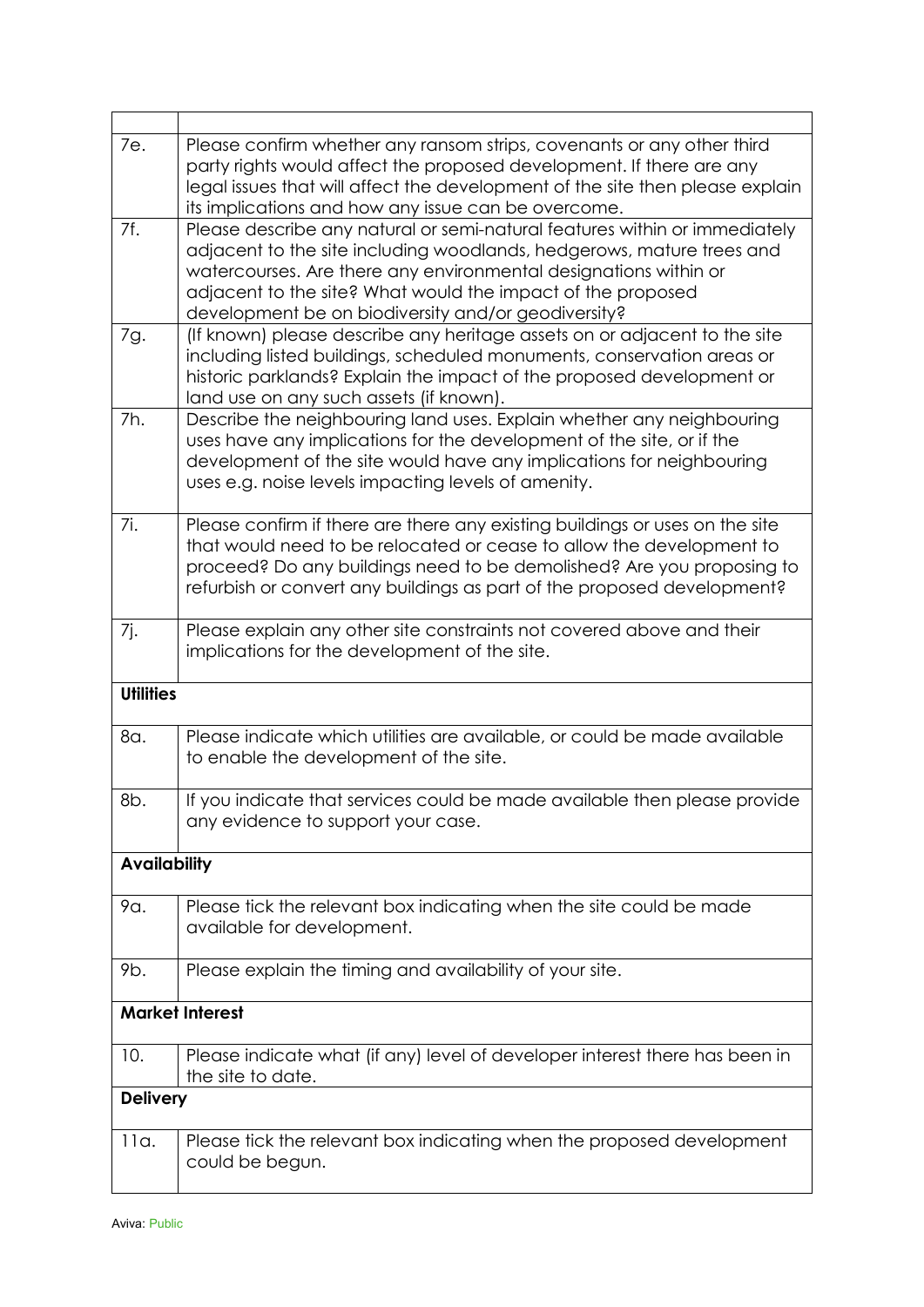| 11b.             | Please explain how many years you think it would take to complete the<br>site. Indicate your expected average annual yearly completions (if<br>known).                                                                             |
|------------------|------------------------------------------------------------------------------------------------------------------------------------------------------------------------------------------------------------------------------------|
| <b>Viability</b> |                                                                                                                                                                                                                                    |
| 12a.             | Please tick the relevant box to confirm that you understand that there will<br>be policy and Community Infrastructure Levy (CIL) contributions that will<br>need to be met in addition to the other development costs of the site. |
| 12b.             | Please tick the relevant box to confirm whether you know of any<br>abnormal costs associated with the development of the site that might<br>affect viability.                                                                      |
| 12c.             | If you answered yes to 12b then please provide details of any abnormal<br>costs associated with the site including their implications for the<br>development of the site.                                                          |
| 12d.             | Please confirm whether you currently consider the site viable for the<br>development proposed, taking into account current policy and CIL<br>contributions and any abnormal development costs identified.                          |
| 12e.             | If you have indicated that you consider the site to be viable then please<br>provide any viability appraisal, or other evidence, which supports your<br>claim.                                                                     |
|                  | <b>Other Relevant Information</b>                                                                                                                                                                                                  |
| 13.              | Please provide any other relevant information that supports your case for<br>the development of the site you propose not covered by the above<br>sections.                                                                         |
|                  |                                                                                                                                                                                                                                    |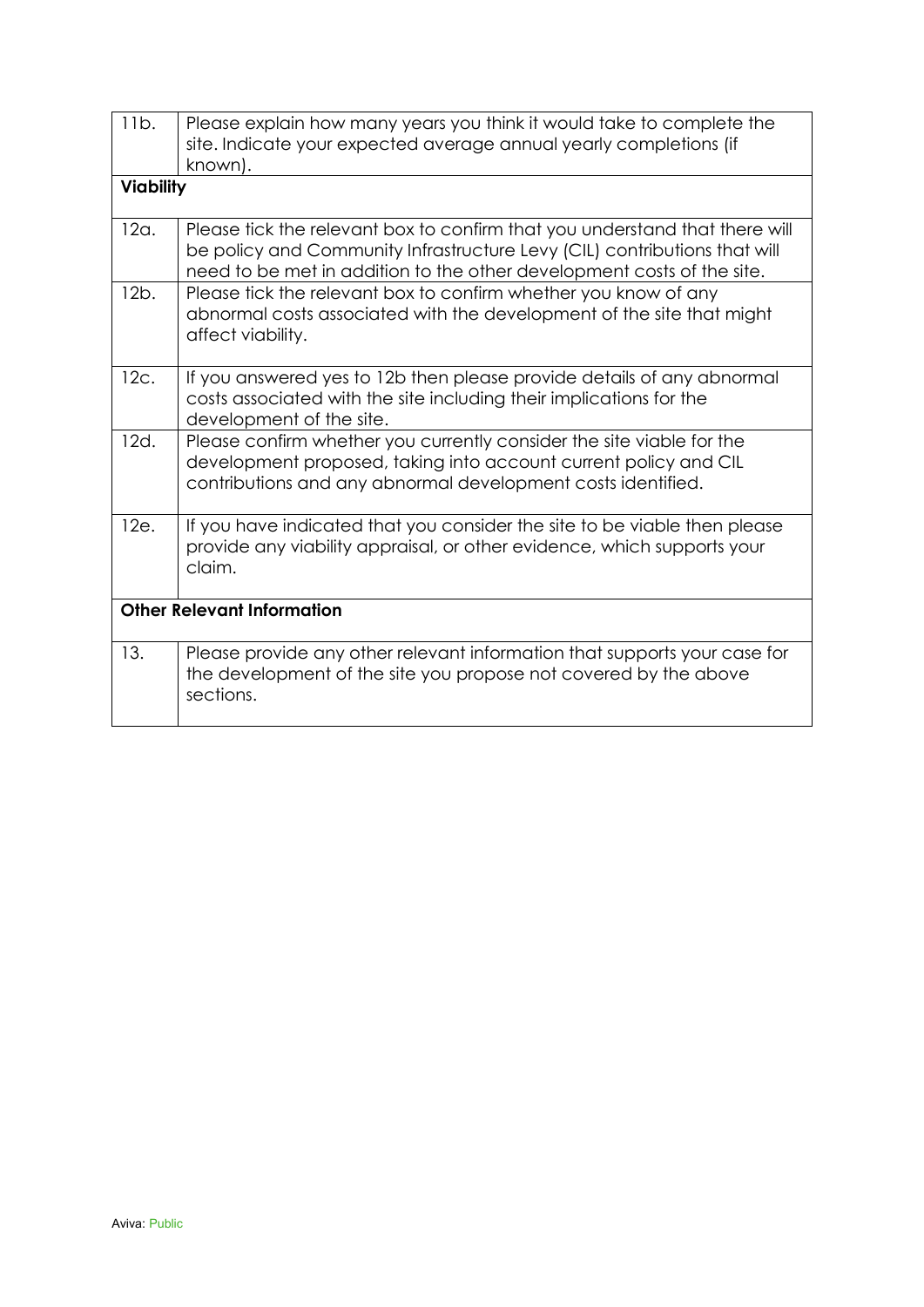### **Greater Norwich Site Submission Form**

| <b>FOR OFFICIAL USEONLY</b> |  |
|-----------------------------|--|
| Response Number:            |  |
| Date Received:              |  |

This form is to be filled out by any interested parties who want to promote a site for a specific use or development to be allocated in the Greater Norwich Local Plan.

Only one form should be submitted for each individual site i.e. it is not necessary for a separate form to be completed for each landowner on a single site in multiple ownerships. However, a separate form must be completed for each individual site submitted.

Your completed form should be returned to the Greater Norwich Local Plan team:

By email: [gnlp@norfolk.gov.uk](mailto:gnlp@norfolk.gov.uk)

Or, if it is not possible submit the form electronically,

By Post to:

*Greater Norwich Local Plan Team PO Box 3466 Norwich NR7 7NX*

The site submissions received as part of the Greater Norwich Local Plan Regulation 18 Consultation will be published and made available for public viewing. By submitting this form you are consenting to the details about you and your individual site(s) being stored by Norfolk County Council and shared with Broadland District Council, Norwich City Council and South Norfolk District Council, and that the details of the site will be published for consultation purposes. Under the (GDPR) General Data Protection Regulation Norfolk County Council will be the data controller.

Further advice and guidance can be obtained by visiting the Greater Norwich Local Plan website or by contacting the Greater Norwich Local Plan team directly:

Website: [www.gnlp.org.uk](http://www.gnlp.org.uk/)  E-mail: [gnlp@norfolk.gov.uk](mailto:gnlp@norfolk.gov.uk) Telephone: 01603 306603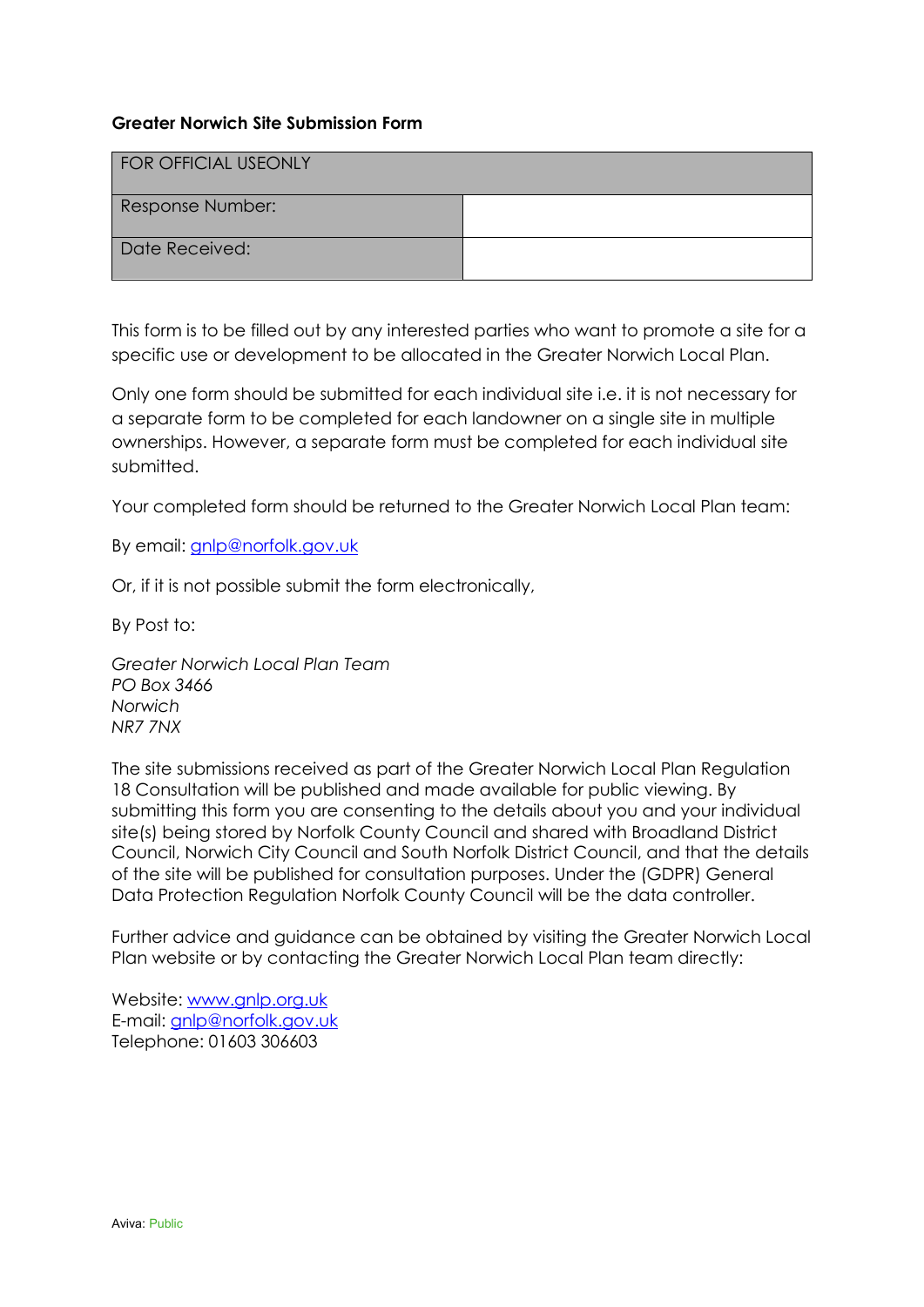| 1a. Contact Details              |                |  |
|----------------------------------|----------------|--|
| Title                            | <b>Mrs</b>     |  |
| <b>First Name</b>                | <b>Pauline</b> |  |
| Last Name                        | <b>Warnes</b>  |  |
| Job Title (where relevant)       | N/A            |  |
| Organisation (where<br>relevant) | N/A            |  |
|                                  |                |  |
| Address                          |                |  |
| Post Code                        |                |  |
| <b>Telephone Number</b>          |                |  |
| <b>Email Address</b>             |                |  |

| 1b. I am                         |                            |  |
|----------------------------------|----------------------------|--|
| Owner of the site<br>$\boxtimes$ | Parish/Town Council        |  |
| Developer                        | Community Group            |  |
| Land Agent                       | <b>Local Resident</b>      |  |
| <b>Planning Consultant</b>       | Registered Social Landlord |  |
| Other (please specify):          |                            |  |

| 1c. Client/Landowner Details (if different from question 1a) |  |  |
|--------------------------------------------------------------|--|--|
| Title                                                        |  |  |
| <b>First Name</b>                                            |  |  |
| Last Name                                                    |  |  |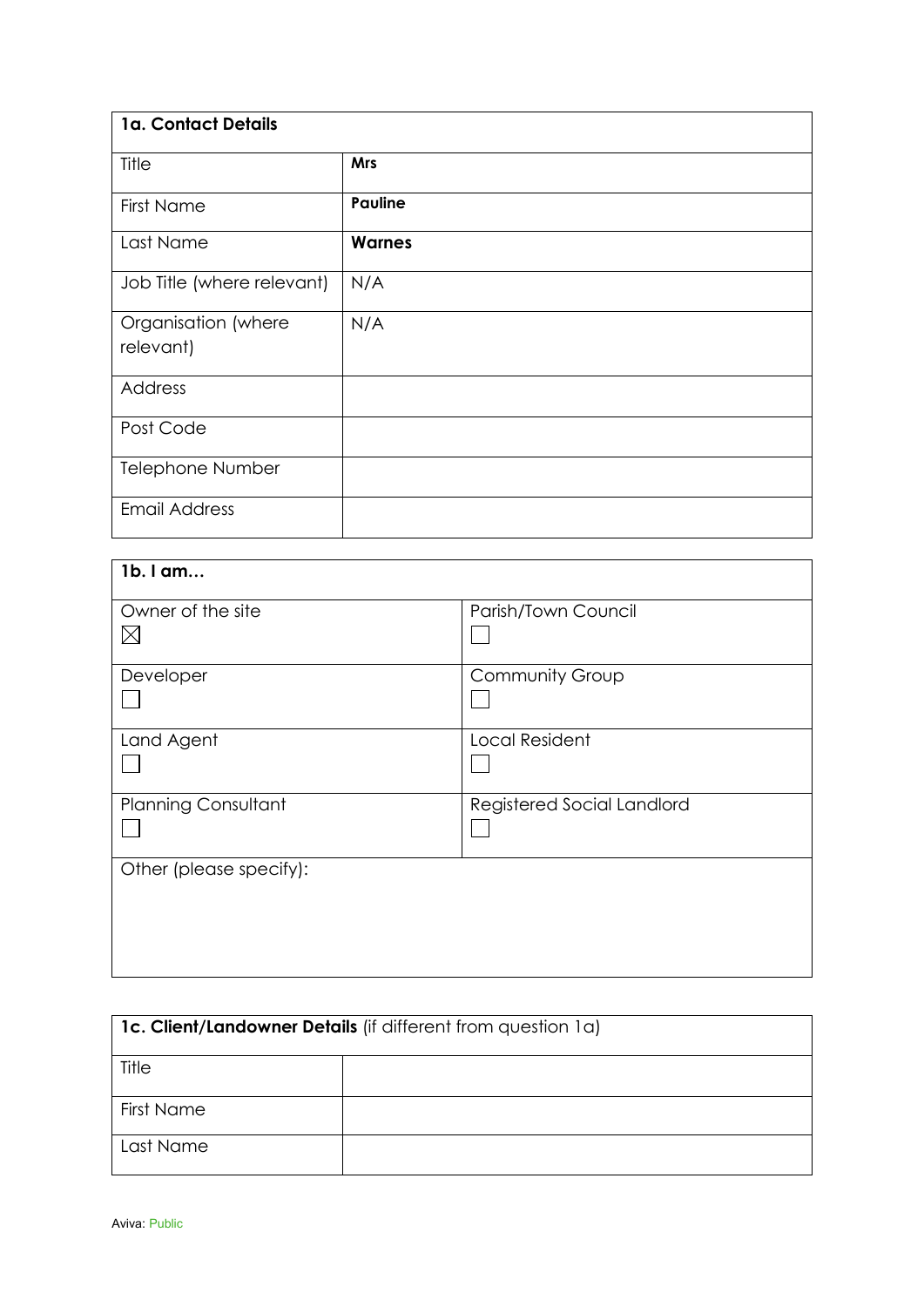| Job Title (where relevant) |  |
|----------------------------|--|
|                            |  |
| Organisation (where        |  |
| relevant)                  |  |
| Address                    |  |
|                            |  |
|                            |  |
|                            |  |
|                            |  |
|                            |  |
|                            |  |
|                            |  |
|                            |  |
|                            |  |
| Post Code                  |  |
| Telephone Number           |  |
|                            |  |
| <b>Email Address</b>       |  |

| 2. Site Details                                                                                                                                                    |                                                                          |
|--------------------------------------------------------------------------------------------------------------------------------------------------------------------|--------------------------------------------------------------------------|
| Site location / address and post<br>code                                                                                                                           | Field adjoining 1 Harvest Close, Hainford,<br>Norwich, Norfolk, NR10 3TA |
| (please include as an attachment<br>to this response form a location<br>plan of the site on an scaled OS<br>base with the boundaries of the<br>site clearly shown) | (See attached Fig.1 taken from HM Land<br>Registry Plan Title NK48242)   |
| Grid reference (if known)                                                                                                                                          | OS Map Reference TG2218NE                                                |
| Site area (hectares)                                                                                                                                               | 0.283 Hectares                                                           |
|                                                                                                                                                                    | (See attached image Fig.2)                                               |

| Site Ownership                         |  |
|----------------------------------------|--|
| 3a. I (or my client)Mrs Pauline Warnes |  |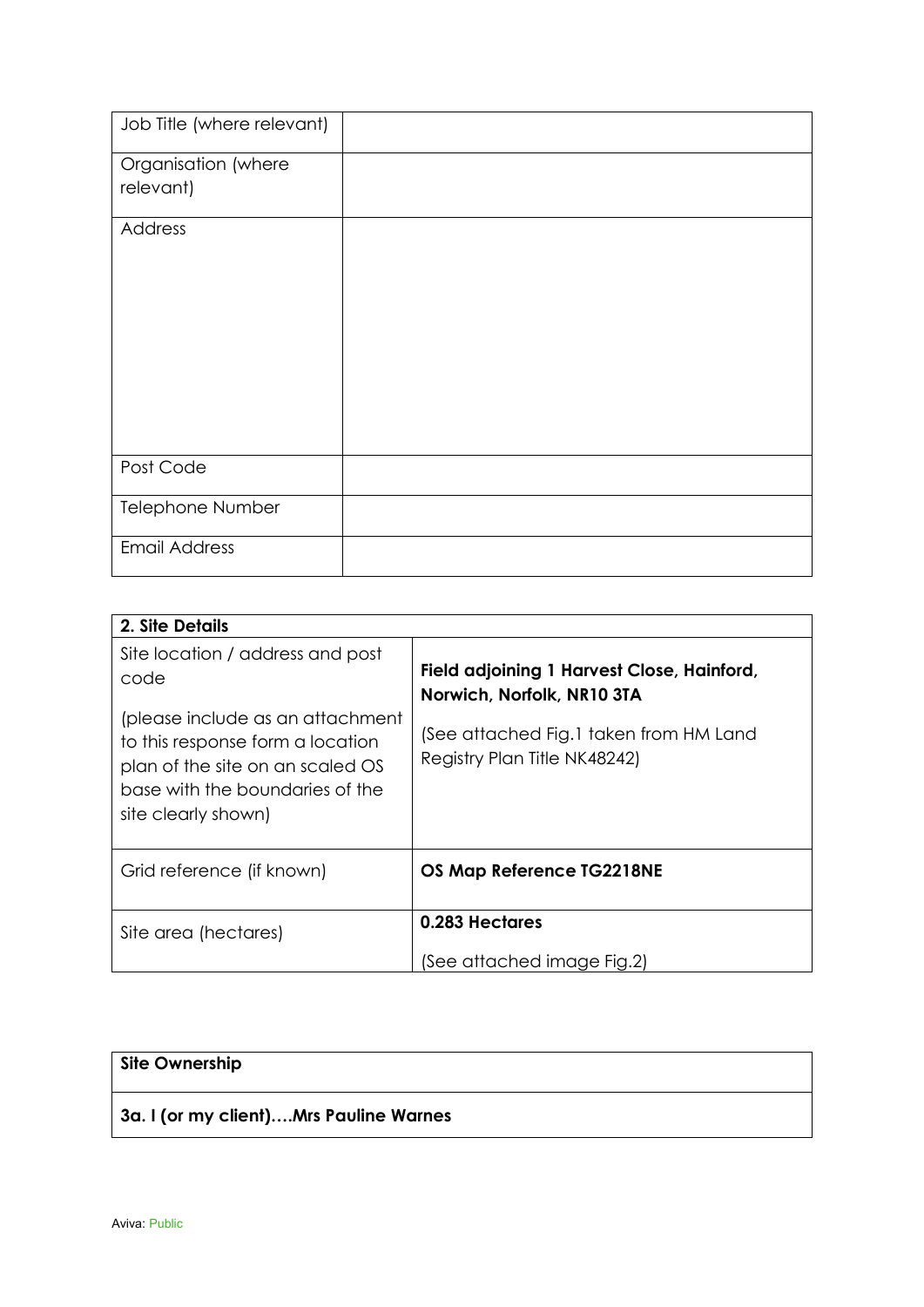| Is the sole owner of the<br>site                                                                                                                                | Is a part owner of the site                                                                                                                                    | site whatsoever | Do/Does not own (or hold<br>any legal interest in) the |    |  |  |
|-----------------------------------------------------------------------------------------------------------------------------------------------------------------|----------------------------------------------------------------------------------------------------------------------------------------------------------------|-----------------|--------------------------------------------------------|----|--|--|
| $\boxtimes$                                                                                                                                                     |                                                                                                                                                                |                 |                                                        |    |  |  |
|                                                                                                                                                                 | 3b. Please provide the name, address and contact details of the site's<br>landowner(s) and attach copies of all relevant title plans and deeds (if available). |                 |                                                        |    |  |  |
| 3c. If the site is in multiple<br>landownerships do all<br>landowners support your<br>proposal for the site?                                                    | Yes                                                                                                                                                            |                 | <b>No</b>                                              |    |  |  |
|                                                                                                                                                                 |                                                                                                                                                                |                 |                                                        |    |  |  |
| of the sites owners support your proposals for the site.                                                                                                        | 3d. If you answered no to the above question please provide details of why not all                                                                             |                 |                                                        |    |  |  |
|                                                                                                                                                                 |                                                                                                                                                                |                 |                                                        |    |  |  |
|                                                                                                                                                                 |                                                                                                                                                                |                 |                                                        |    |  |  |
| <b>Current and Historic Land Uses</b><br>4a. Current Land Use (Please describe the site's current land use e.g. agriculture,<br>employment, unused/vacant etc.) |                                                                                                                                                                |                 |                                                        |    |  |  |
| <b>Unused</b>                                                                                                                                                   |                                                                                                                                                                |                 |                                                        |    |  |  |
| 4b. Has the site been previously                                                                                                                                |                                                                                                                                                                |                 | Yes                                                    | No |  |  |
| developed?                                                                                                                                                      |                                                                                                                                                                |                 |                                                        | M  |  |  |

**4c. Describe any previous uses of the site.** (please provide details of any relevant historic planning applications, including application numbers if known)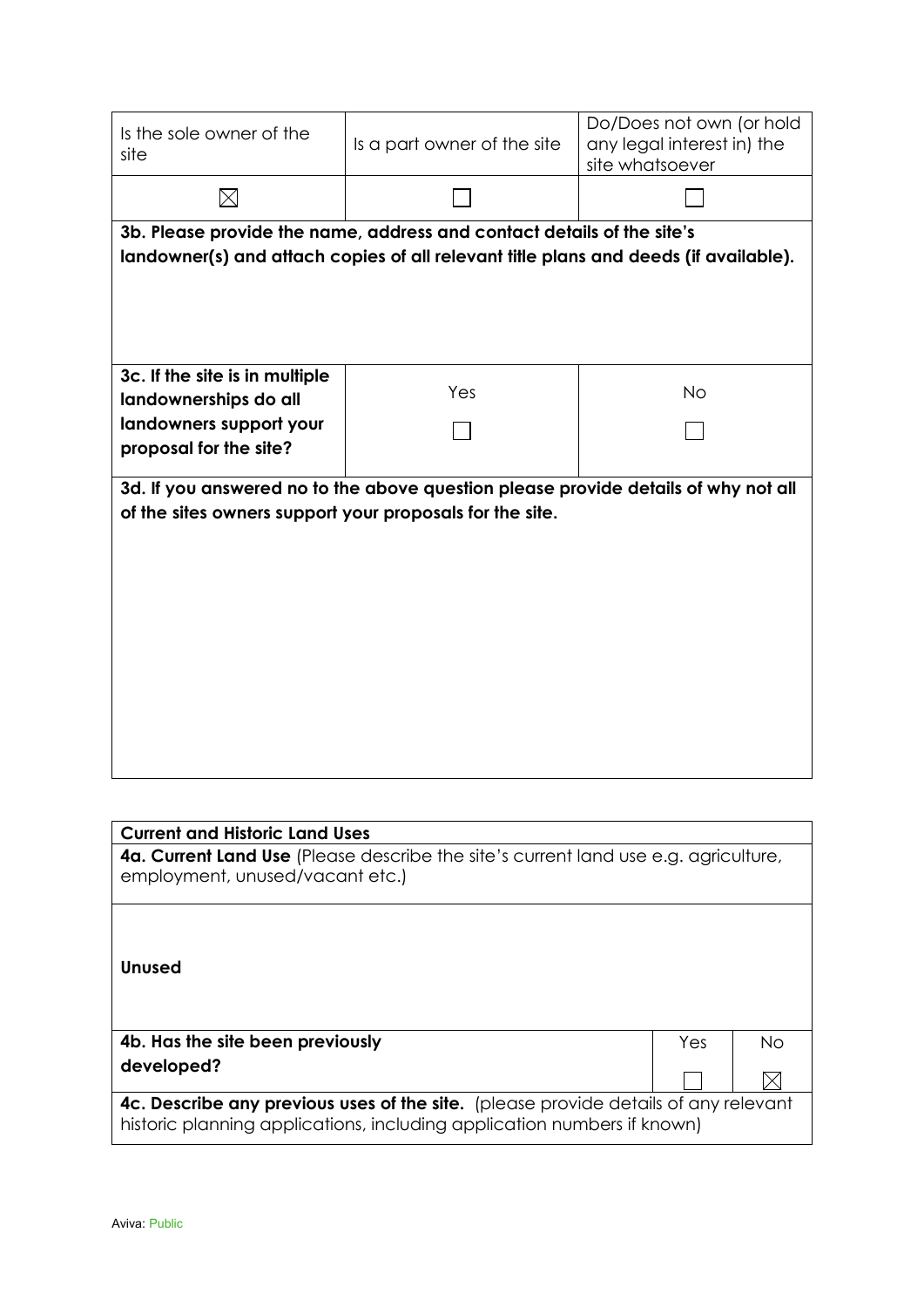|  | <b>Domestic Gardening Purposes</b> |  |
|--|------------------------------------|--|
|--|------------------------------------|--|

## **Proposed Future Uses**

**5a. Please provide a short description of the development or land use you proposed, including stating if it is for a settlement boundary revision** (if you are proposing a site to be designated as local green space please go directly to question 6).

| <b>Domestic Housing</b>                                                             |                                                                                     |                          |  |  |
|-------------------------------------------------------------------------------------|-------------------------------------------------------------------------------------|--------------------------|--|--|
|                                                                                     |                                                                                     |                          |  |  |
|                                                                                     |                                                                                     |                          |  |  |
|                                                                                     | 5b. Which of the following use or uses are you proposing?                           |                          |  |  |
| Market Housing                                                                      | <b>Business and offices</b>                                                         | Recreation & Leisure     |  |  |
| Affordable Housing<br>$\bowtie$                                                     | General industrial                                                                  | Community Use            |  |  |
| <b>Residential Care Home</b>                                                        | Storage and distribution                                                            | Public Open Space        |  |  |
| Gypsy and Traveller<br><b>Pitches</b>                                               | Tourism                                                                             | Other (Please Specify) [ |  |  |
| 5c. Please provide further details of your proposal, including details on number of |                                                                                     |                          |  |  |
|                                                                                     | houses and proposed floorspace of commercial buildings etc.                         |                          |  |  |
| Residential Development comprising approximately 6-8 homes                          |                                                                                     |                          |  |  |
| could provide.                                                                      | 5d. Please describe any benefits to the Local Area that the development of the site |                          |  |  |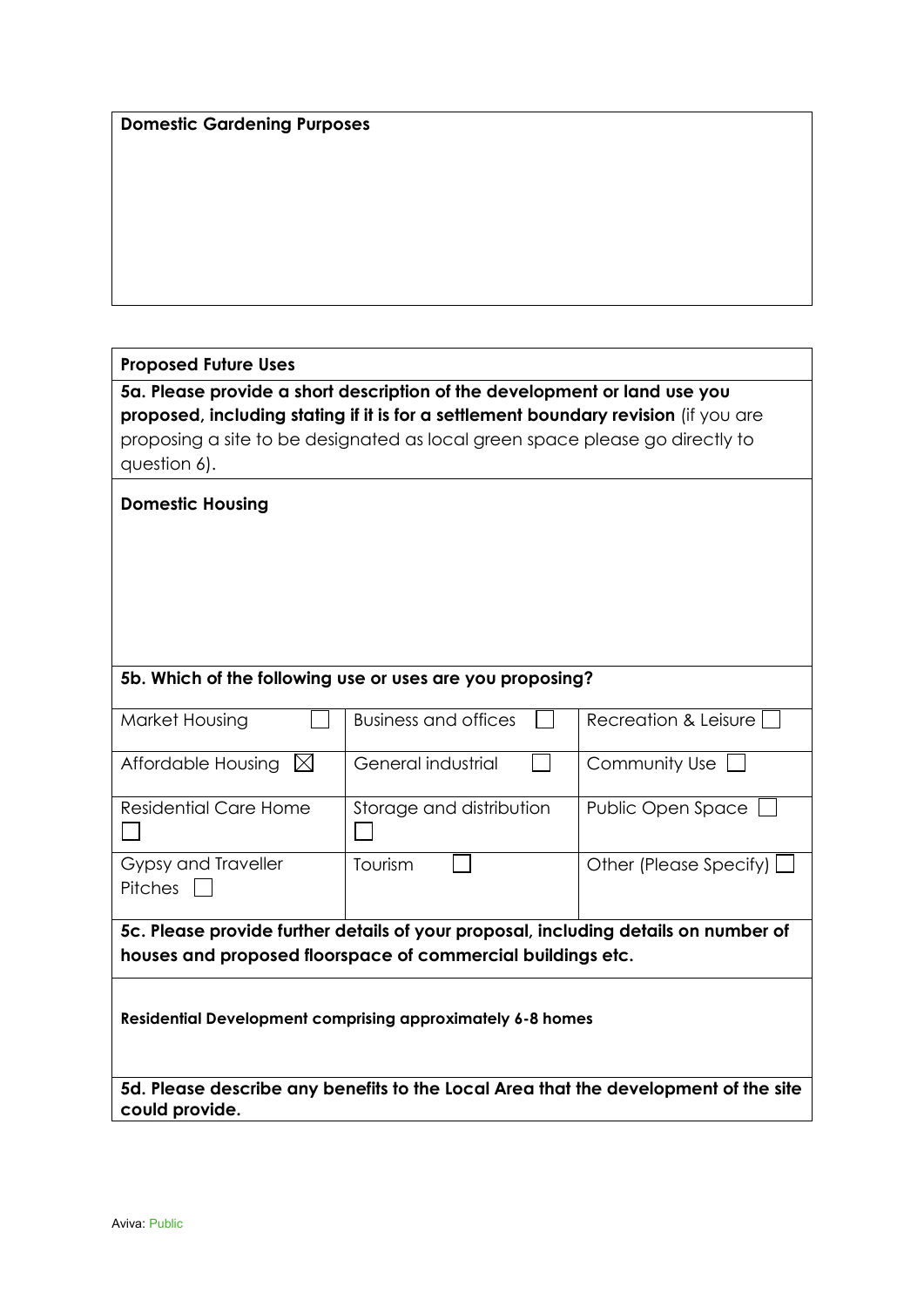| Affordable housing for young families contributing to local economy, school, parish church |  |
|--------------------------------------------------------------------------------------------|--|
| etc.                                                                                       |  |

#### **Local Green Space**

If you are proposed a site to be designated as Local Green Space please complete the following questions. These questions do not need to be completed if you are not proposing a site as Local Green Space. Please consult the guidance notes for an explanation of Local Green Space Designations.

**6a.Which community would the site serve and how would the designation of the site benefit that community.** 

N/A

**6b. Please describe why you consider the site to be of particular local significance e.g. recreational value, tranquillity or richness in wildlife.** 

N/A

#### **Site Features and Constraints**

Are there any features of the site or limitations that may constrain development on this site (please give details)?

**7a. Site Access:** Is there a current means of access to the site from the public highway, does this access need to be improved before development can take place and are there any public rights of way that cross or adjoin the site?

## **There is a Loke entrance from Chapel Road which could be designated as an entrance to site**

**There is also potential to develop an entrance from Harvest Close** 

**7b. Topography:** Are there any slopes or significant changes of in levels that could affect the development of the site?

None

**7c. Ground Conditions:** Are ground conditions on the site stable? Are there potential ground contamination issues?

None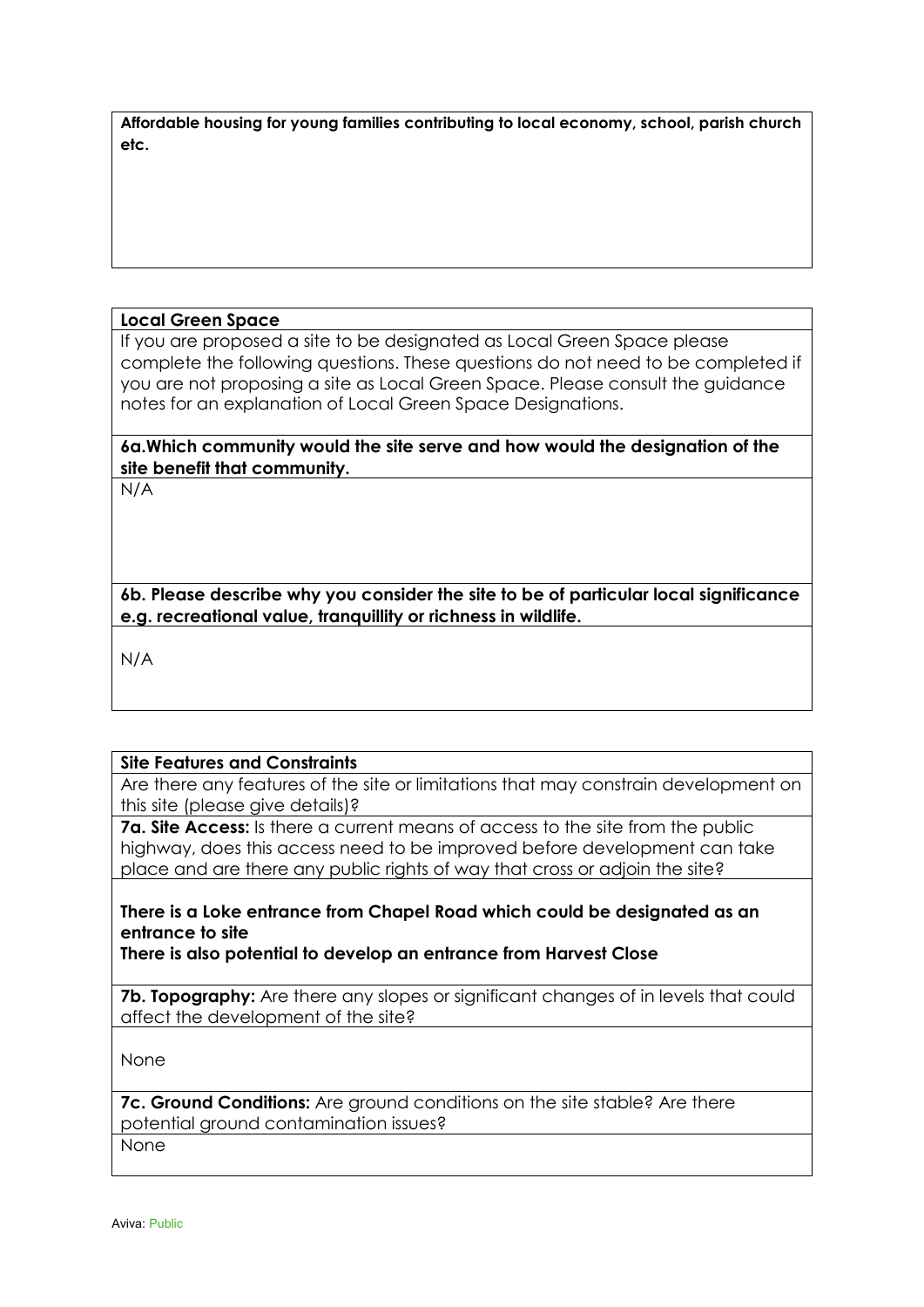**7d. Flood Risk:** Is the site liable to river, ground water or surface water flooding and if so what is the nature, source and frequency of the flooding? None

**7e. Legal Issues:** Is there land in third party ownership, or access rights, which must be acquired to develop the site, do any restrictive covenants exist, are there any existing tenancies?

None

**7f. Environmental Issues:** Is the site located next to a watercourse or mature woodland, are there any significant trees or hedgerows crossing or bordering the site are there any known features of ecological or geological importance on or adjacent to the site?

None

**7g. Heritage Issues:** Are there any listed buildings, Conservation Areas, Historic Parklands or Schedules Monuments on the site or nearby? If so, how might the site's development affect them?

None

**7h. Neighbouring Uses:** What are the neighbouring uses and will either the proposed use or neighbouring uses have any implications?

**The field adjoining the largest boundary is currently also under consideration for planning**

**7i. Existing uses and Buildings:** are there any existing buildings or uses that need to be relocated before the site can be developed.

None

**7j. Other**: (please specify):

N/A

| <b>Utilities</b>                                                                                                                                        |     |    |        |  |
|---------------------------------------------------------------------------------------------------------------------------------------------------------|-----|----|--------|--|
| 8a. Which of the following are likely to be readily available to service the site and<br>enable its development? Please provide details where possible. |     |    |        |  |
|                                                                                                                                                         | Yes | Nο | Unsure |  |
| Mains water supply                                                                                                                                      |     |    |        |  |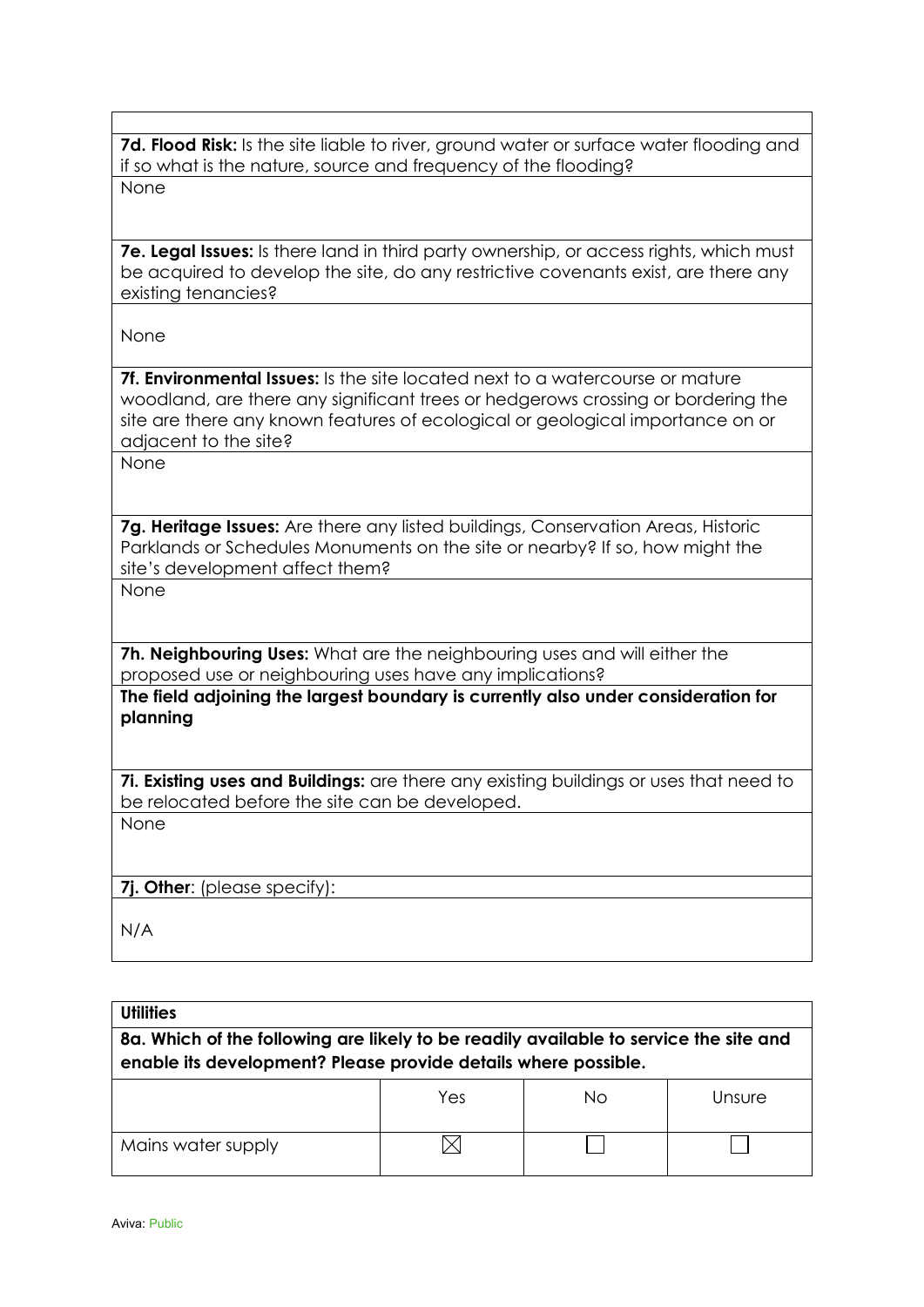| Mains sewerage                                                                     |             |          |  |
|------------------------------------------------------------------------------------|-------------|----------|--|
| Electricity supply                                                                 | $\boxtimes$ |          |  |
| Gas supply                                                                         |             | $\times$ |  |
| Public highway                                                                     | $\boxtimes$ |          |  |
| <b>Broadband internet</b>                                                          | $\boxtimes$ |          |  |
| Other (please specify):                                                            |             |          |  |
| 8b. Please provide any further information on the utilities available on the site: |             |          |  |
|                                                                                    |             |          |  |

| <b>Availability</b>                                                                                    |   |  |
|--------------------------------------------------------------------------------------------------------|---|--|
| 9a. Please indicate when the site could be made available for the land use or<br>development proposed. |   |  |
| <b>Immediately</b>                                                                                     | ⋉ |  |
| 1 to 5 years (by April 2021)                                                                           |   |  |
| 5 - 10 years (between April 2021 and 2026)                                                             |   |  |
| 10 – 15 years (between April 2026 and 2031)                                                            |   |  |
| 15 - 20 years (between April 2031 and 2036)                                                            |   |  |
| 9b. Please give reasons for the answer given above.                                                    |   |  |
| The land is currently not utilised and development could commence once agreed                          |   |  |
|                                                                                                        |   |  |
|                                                                                                        |   |  |
|                                                                                                        |   |  |
|                                                                                                        |   |  |
| <b>Market Interest</b>                                                                                 |   |  |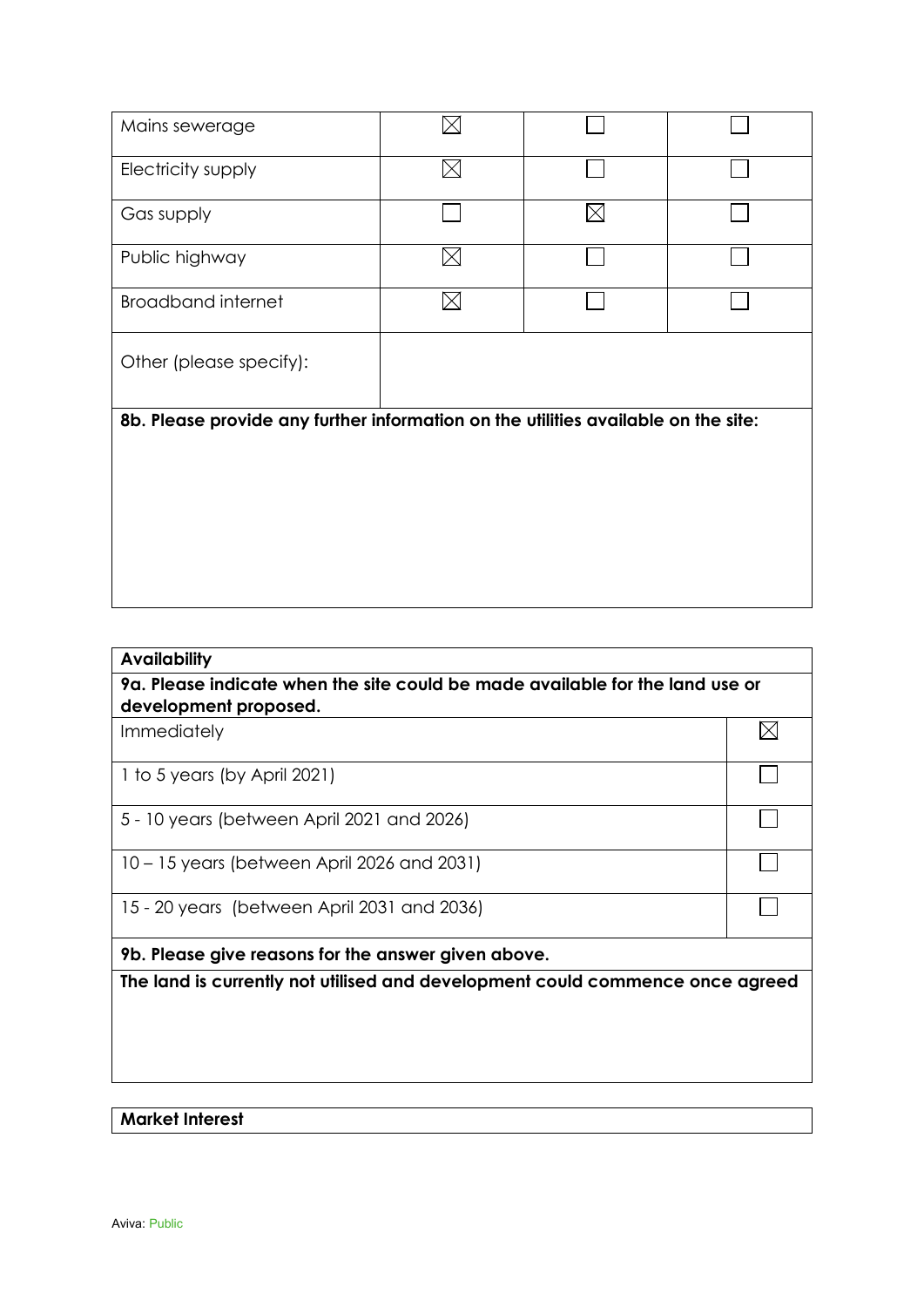**10. Please choose the most appropriate category below to indicate what level of market interest there is/has been in the site. Please include relevant dates in the comments section.**

|                           | Yes | Comments |
|---------------------------|-----|----------|
|                           |     |          |
| Site is owned by a        |     |          |
| developer/promoter        |     |          |
| Site is under option to a |     |          |
| developer/promoter        |     |          |
| Enquiries received        |     |          |
|                           |     |          |
| Site is being marketed    |     |          |
|                           |     |          |
| None                      |     |          |
|                           |     |          |
| Not known                 |     |          |
|                           |     |          |

| <b>Delivery</b>                                                                                                  |    |
|------------------------------------------------------------------------------------------------------------------|----|
| 11a. Please indicate when you anticipate the proposed development could be<br>begun.                             |    |
| Up to 5 years (by April 2021)                                                                                    | ΙX |
| 5 - 10 years (between April 2021 and 2026)                                                                       |    |
| 10 – 15 years (between April 2026 and 2031)                                                                      |    |
| 15 - 20 years (between April 2031 and 2036)                                                                      |    |
| 11b. Once started, how many years do you think it would take to complete the<br>proposed development (if known)? |    |
| 1 Year                                                                                                           |    |
|                                                                                                                  |    |
|                                                                                                                  |    |

| <b>Viability</b>                                                                                                                                                                                                                                                                                                                                                                                                                              |     |    |        |
|-----------------------------------------------------------------------------------------------------------------------------------------------------------------------------------------------------------------------------------------------------------------------------------------------------------------------------------------------------------------------------------------------------------------------------------------------|-----|----|--------|
| 12a. You acknowledge that there are likely to be policy requirements<br>and Community Infrastructure Levy (CIL) costs to be met which will be in<br>addition to the other development costs of the site (depending on the<br>type and scale of land use proposed). These requirements are likely to<br>include but are not limited to: Affordable Housing; Sports Pitches &<br><b>Children's Play Space and Community Infrastructure Levy</b> |     |    |        |
|                                                                                                                                                                                                                                                                                                                                                                                                                                               | Yes | Nο | Unsure |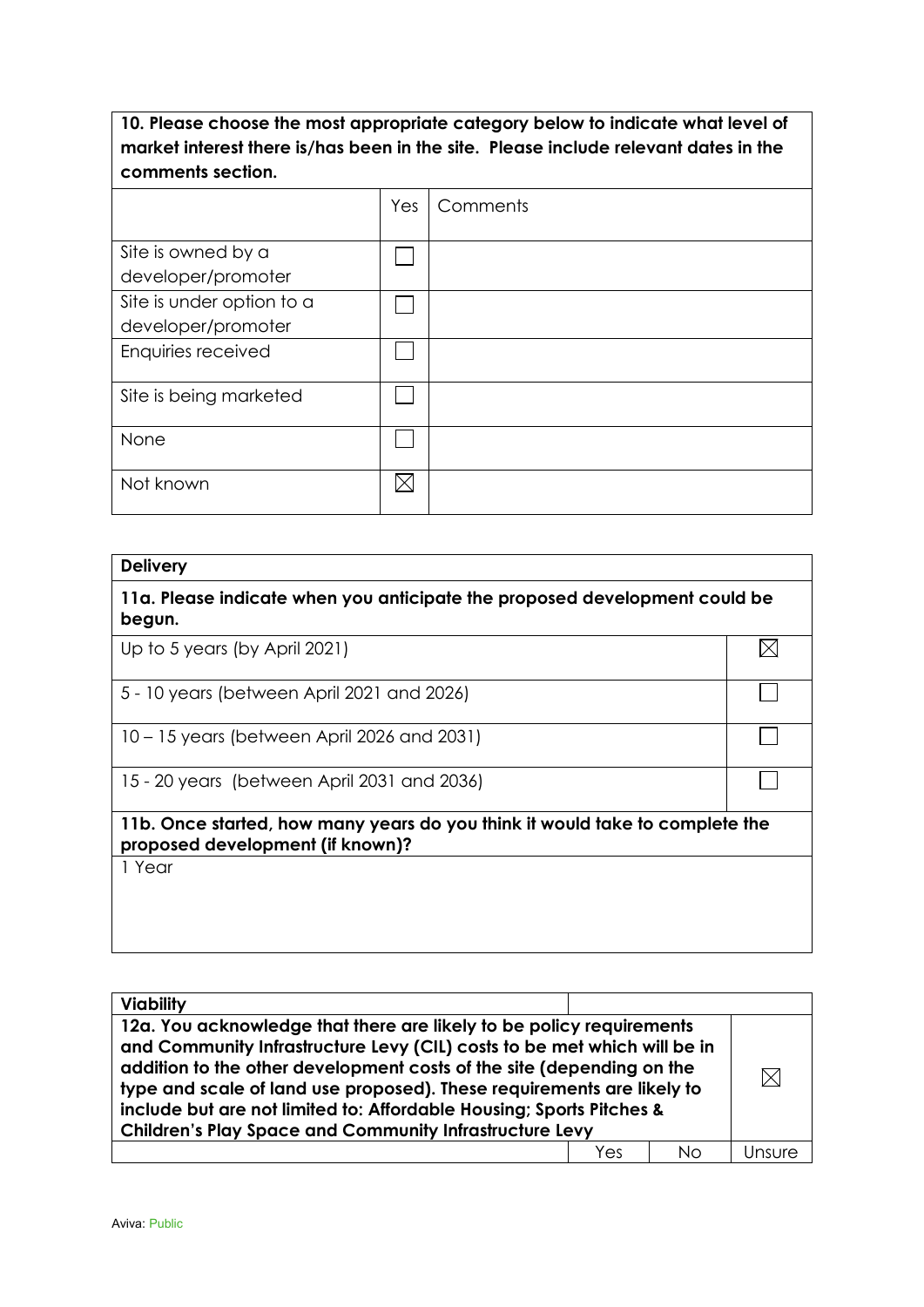| 12b. Do you know if there are there any abnormal<br>costs that could affect the viability of the site e.g.<br>infrastructure, demolition or ground conditions?                                                                        |          | $\boxtimes$ |  |
|---------------------------------------------------------------------------------------------------------------------------------------------------------------------------------------------------------------------------------------|----------|-------------|--|
| 12c. If there are abnormal costs associated with the site please provide details:                                                                                                                                                     |          |             |  |
| 12d. Do you consider that the site is currently viable<br>for its proposed use taking into account any and all<br>current planning policy and CIL considerations and<br>other abnormal development costs associated with<br>the site? | $\times$ |             |  |
| 12e. Please attach any viability assessment or development appraisal you have<br>undertaken for the site, or any other evidence you consider helps demonstrate the<br>viability of the site.                                          |          |             |  |

## **Other Relevant Information**

**13. Please use the space below to for additional information or further explanations on any of the topics covered in this form**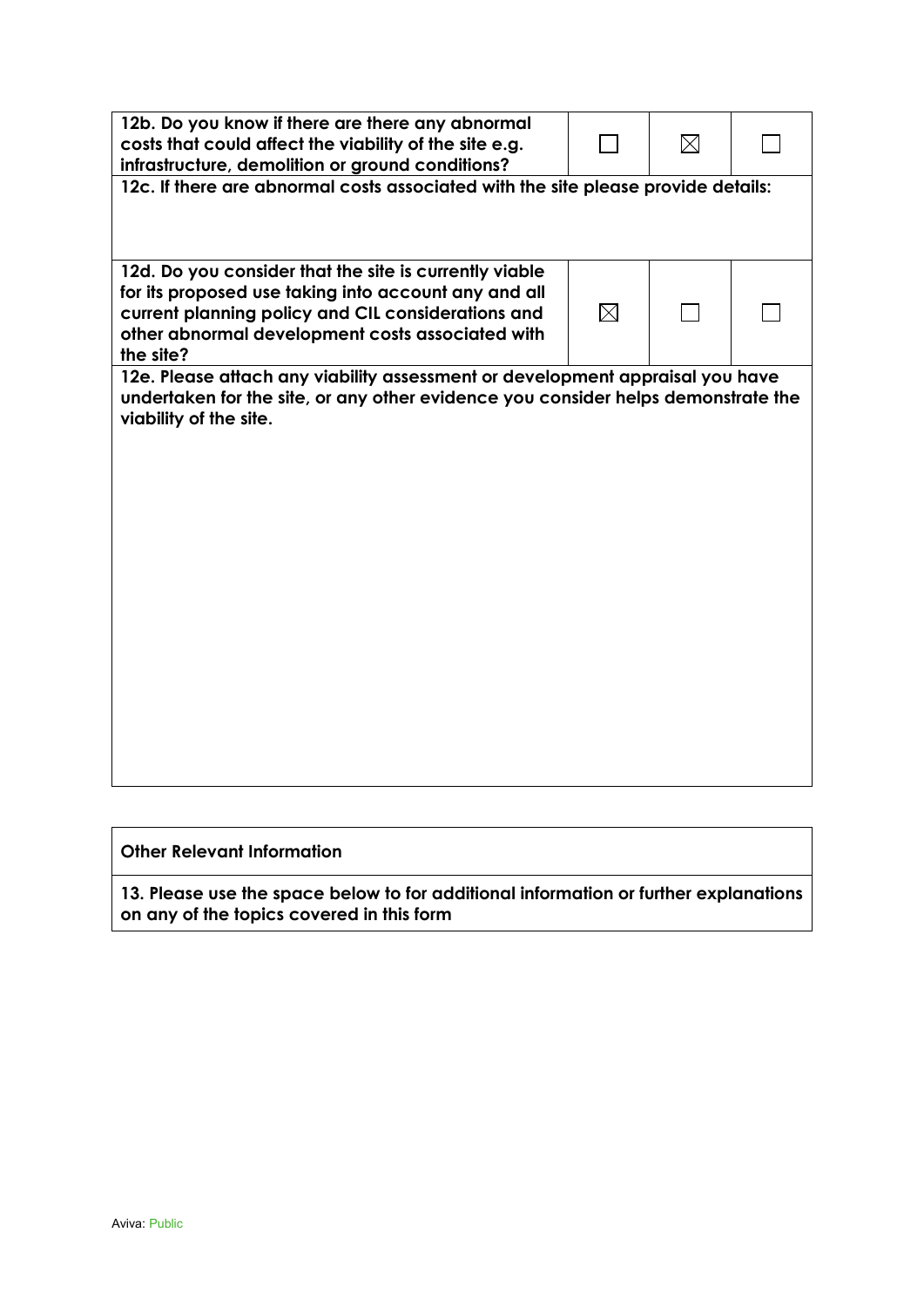| <b>Check List</b>                                                |   |
|------------------------------------------------------------------|---|
| <b>Your Details</b>                                              | ◡ |
| Site Details (including site location plan)                      |   |
| Site Ownership                                                   | ν |
| <b>Current and Historic Land Uses</b>                            |   |
| <b>Proposed Future Uses</b>                                      |   |
| Local Green Space (Only to be completed for proposed Local Green | ٧ |
| <b>Space Designations)</b>                                       |   |
| Site Features and Constraints                                    |   |
| <b>Utilities</b>                                                 |   |
| Availability                                                     | ν |
| Market Interest                                                  |   |
| Delivery                                                         | ν |
| Viability                                                        |   |
| Other Relevant Information                                       |   |
| Declaration                                                      |   |

## **14. Disclaimer**

I understand that:

Data Protection and Freedom of Information

The Data Controller of this information under the General Data Protection Regulation (GDPR)2018 / Data Protection Act 1998 will be Norfolk County Council, which will hold the data on behalf of Broadland District Council, Norwich City Council and South Norfolk District Council. The purposes of collecting this data are: